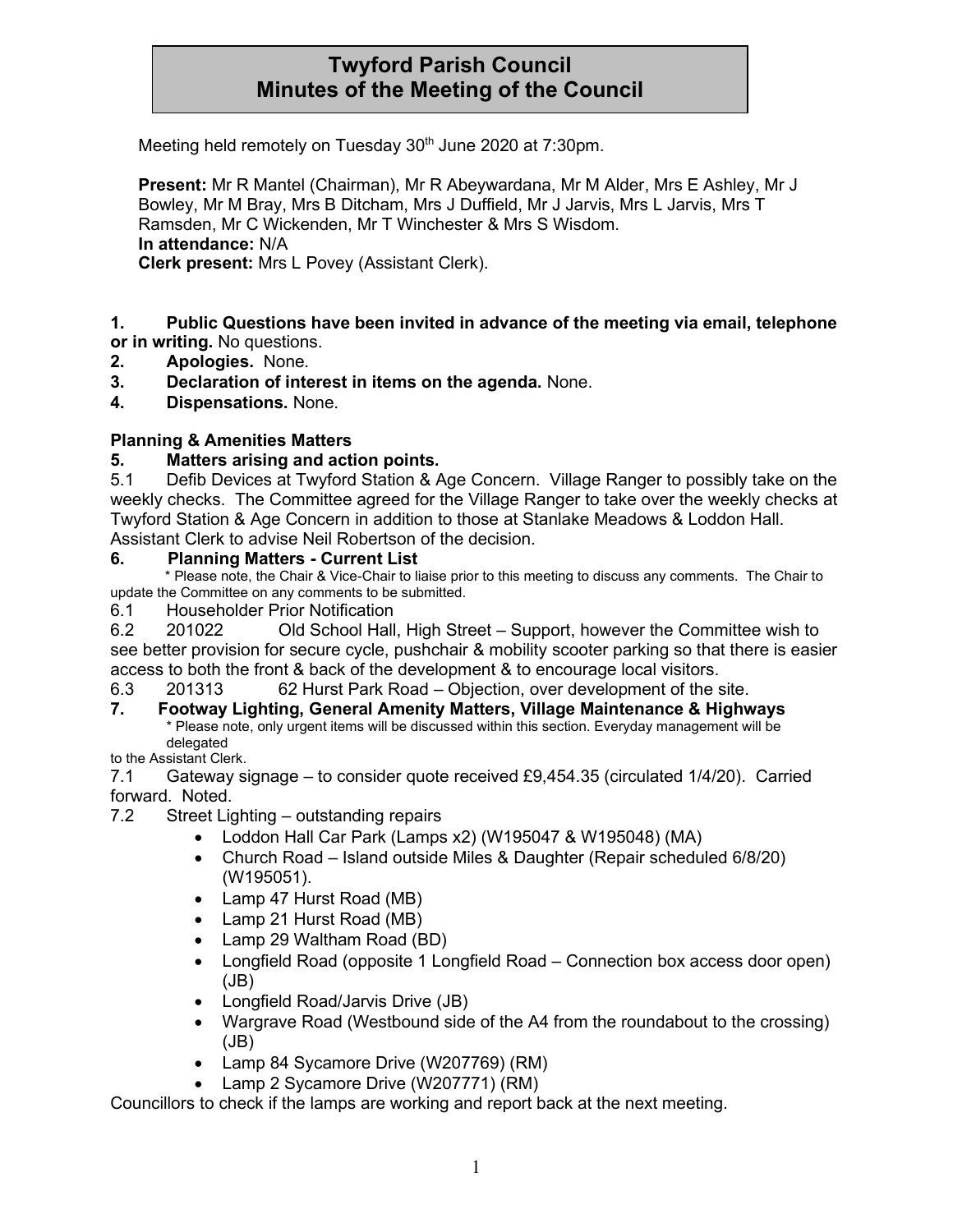7.3 'Twinned with Cuincy' sign at Bell Corner – to consider the cost to have the sign made & installed. It was proposed by Mr T Winchester, seconded by Mr J Jarvis to **RECOMMEND to Full Council** the purchase of a 400mm sign from Sign of the Times who made the existing Twyford sign at a cost of £338.16. Motion carried nem con.

7.4 Bench requested by a resident within the open space between Colleton Drive & Wessex Gardens (monies assigned in the 2020/21 budget) – Assistant Clerk is liaising with WBC for approval of the proposed positioning of the bench. Carried forward. Noted.

### **Full Council Matters**

### **8. Minutes of the Full Council meeting held on 23rd June 2020 (to be signed at a later**

**date).** Approval of the minutes as a true and accurate record proposed Mr M Bray, seconded Mr C Wickenden, motion carried nem con.

### **9. Clerks report**

#### King George Recreation Ground

Reports received of anti-social behaviour, smashed glass, chain being broken to gain easier access to the play areas & of possible drug offences. Incidents have been reported to the police & the Clerks will continue to advise this. The Assistant Clerk has contacted both the local PCSO Team & Kathy Peck at the Youth Centre to see if an out-reach project can be put into play to deter this behaviour. Kathy Peck has advised that their youth workers are planning to do some street work in the local area and that she has notified the lead Youth Worker so that she is aware of this.

#### Waste Collection

The Park Ranger has advised that the bins were not collected on the 29/06/20. The Assistant Clerk has left a message with the contractors & is awaiting a response.

#### **10. Review the current meeting cadence and structure**

- Mr T Winchester proposed that from July 2020, the Council should return to their normal meeting structure. Seconded by Mr C Wickenden and motion carried with the majority in favour (10 in favour, 4 against).
	- $\circ$  Planning & Amenities 7/7/20 (No meeting)
	- $\circ$  Lands 14/7/20
	- $\circ$  Finance 21/7/20
	- $\circ$  Full Council 28/7/20
- Mr J Jarvis proposed the continuation of a 7.30pm meeting start time. Seconded by Mr J Bowley and motion carried nem con.
- Mrs B Ditcham proposed for agendas to be sent to ALL Councillors. Seconded by Mr J Bowley and motion carried nem con.
- Covid Group to continue to meet as normal & report back during the Full Council meeting on the 4<sup>th</sup> Tuesday.
- Additional Full Council meeting to take place on the 25<sup>th</sup> August 2020.

### **11. Community Resilience program**

11.1 Twyforward Arts and Crafts festival 2020 – Deliveries of the leaflets are going well. RG10 is also arriving through residents' doors with TwyForward being on the inside sleeve. Fantastic response so far from residents and the initiative is being well publicised in the local papers and on BBC Radio Berkshire.

11.2 Health and wellbeing page – Carried forward. Mrs L Moffatt to provide an update on the upload of the page.

11.3 Wokingham Community Hub Update – There are 3 arms to the organisation; the Wokingham Transport Service which has 70-80 volunteers (this scheme does not serve Twyford), the Green & Tidy Scheme supporting elderly & vulnerable residents. They are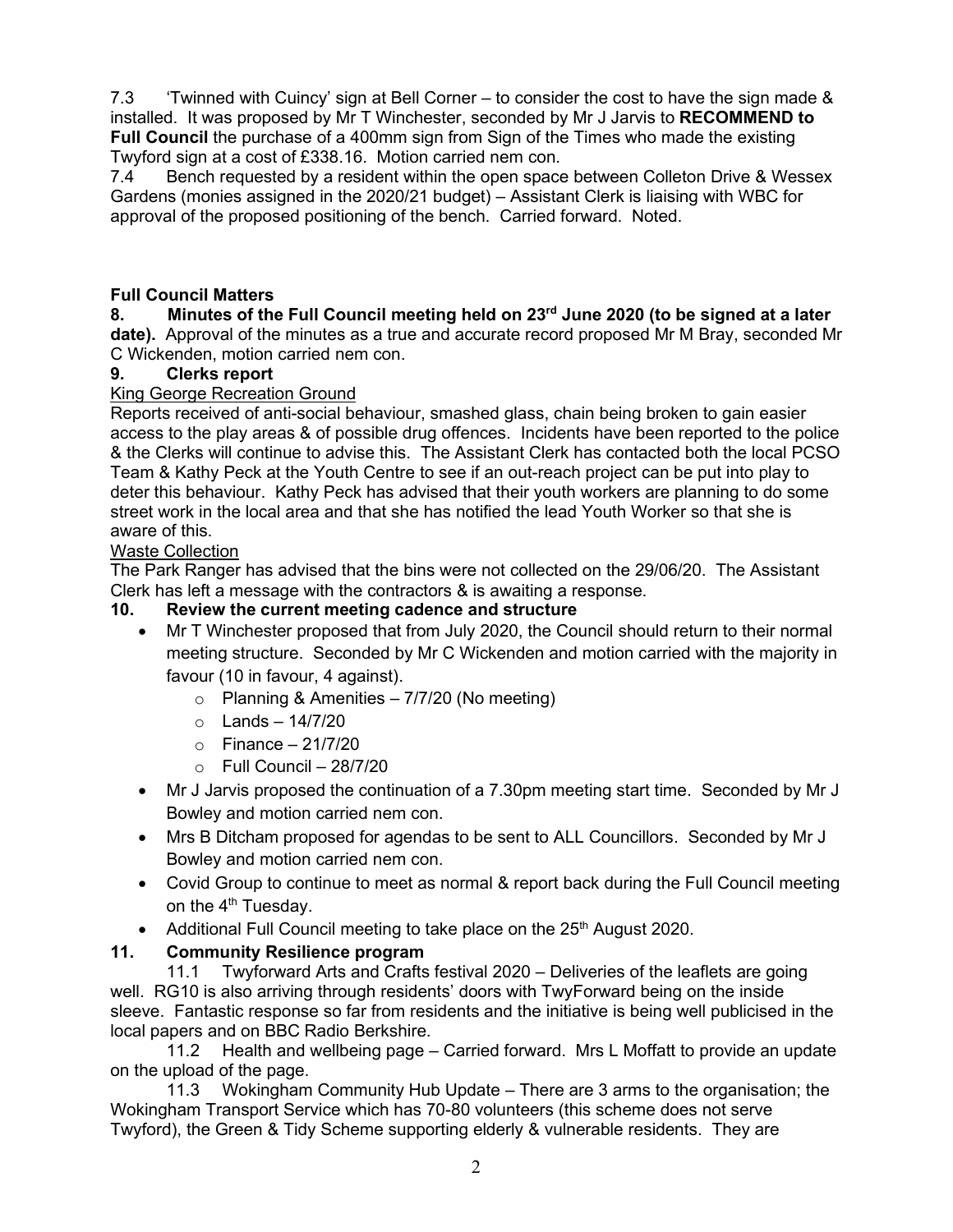currently helping with 160 gardens, 6 of which are in Twyford and the Volunteer Brokerage Scheme which support local charities. The charities that are currently being supported are Age Concern Twyford, Twyford Volunteer Centre, Daisy Dream, The Cow Shed, Camp Mohawk and Understanding Dementia. The Wokingham Community Hub will be applying for a £250 grant to assist with the projects.

11.4 Green Prescriptions – Team consists of Mr Rohana Abeywardana, Mr Jason Bowles (Social Prescriber), Mr Malcolm Bray, Mrs Natalie Burton, Mrs Fiona Price, Mrs Teresa Ramsden, and Ms Milly Randall-Davies (Social Prescriber). They will be looking at setting up a volunteer & peer support model & have access to Age UK Volunteer training material to ensure Safeguarding measures are adhered to. Focus will be on connecting with others, being outside and exercising. A peer support group will be set up (similar to Depression Expression). Scheme details and leaflets to be advertised at the GP surgery. The scheme will work in the following way:

- GP will make a referral to the scheme
- A volunteer will call the individual and discuss the scheme.
- The volunteer will then meet the individual onsite and make introductions.
- The individual will be offered to join a peer support group for gardening for good health.

The aim is to have 3-5 volunteers that will be assigned to an individual with the initiative to commence as soon as possible. A representative from the Ridgeline Trust will be attending the next meeting on Friday  $3<sup>rd</sup>$  July to give a talk on therapeutic gardening initiatives.

### **12. Communication & liaison with other groups within the Parish**

- 12.1 WBC meeting to support Twyford shops to re-open 25.06.20 Report from Mrs L Moffatt:
	- More social distancing A frames and footprints arrived for Twyford. Collection to be arranged.
	- RY (Twyford Together) expressed concerns that people are latching onto the 1-meter rule when in fact its 2 meters unless you cannot and then its 1meter!
	- A letter has gone out from the Public Protection Partnership to the hospitality businesses (pubs and restaurants) asking them to complete a survey. Agreed to also publicise this on social media (Nigel Baily to arrange).
	- The survey asks if they are planning to open and what support they are looking for.
	- Links to a webinar will also be circulated to the businesses next week.
	- Applications for temporary fixed structures (not marquees) will be dealt with speedily and looked on favourably.
	- Some restaurants may be able to spill onto the streets to provide more outside seating. We discussed these possibilities for the Thai and La Fontana. Obviously, this would only be agreed if pedestrians can safely pass but reading between the lines it sounds like things will be more flexible than prior to Covid-19.
	- Applications for licence changes (to allow a bar to serve from outside for example) will also be dealt with speedily. We will be contacted about these as soon as any applications come in)
	- Libraries can open from  $4<sup>th</sup>$  and risk assessments are being carried out with a view to opening Wokingham and Woodley libraries for the 4<sup>th.</sup>
	- Discussion took place on opening playparks and LM reported that WBC's Ricky Josey might have some spare funding for cleaning playparks prior to re-opening. Important to work together on this.
	- Discussion also took place on youths and LM reported antisocial behaviour being experienced. TPC looking at utilising JAC. WBC looking at summer playschemes. The group agreed this is something we can work on together.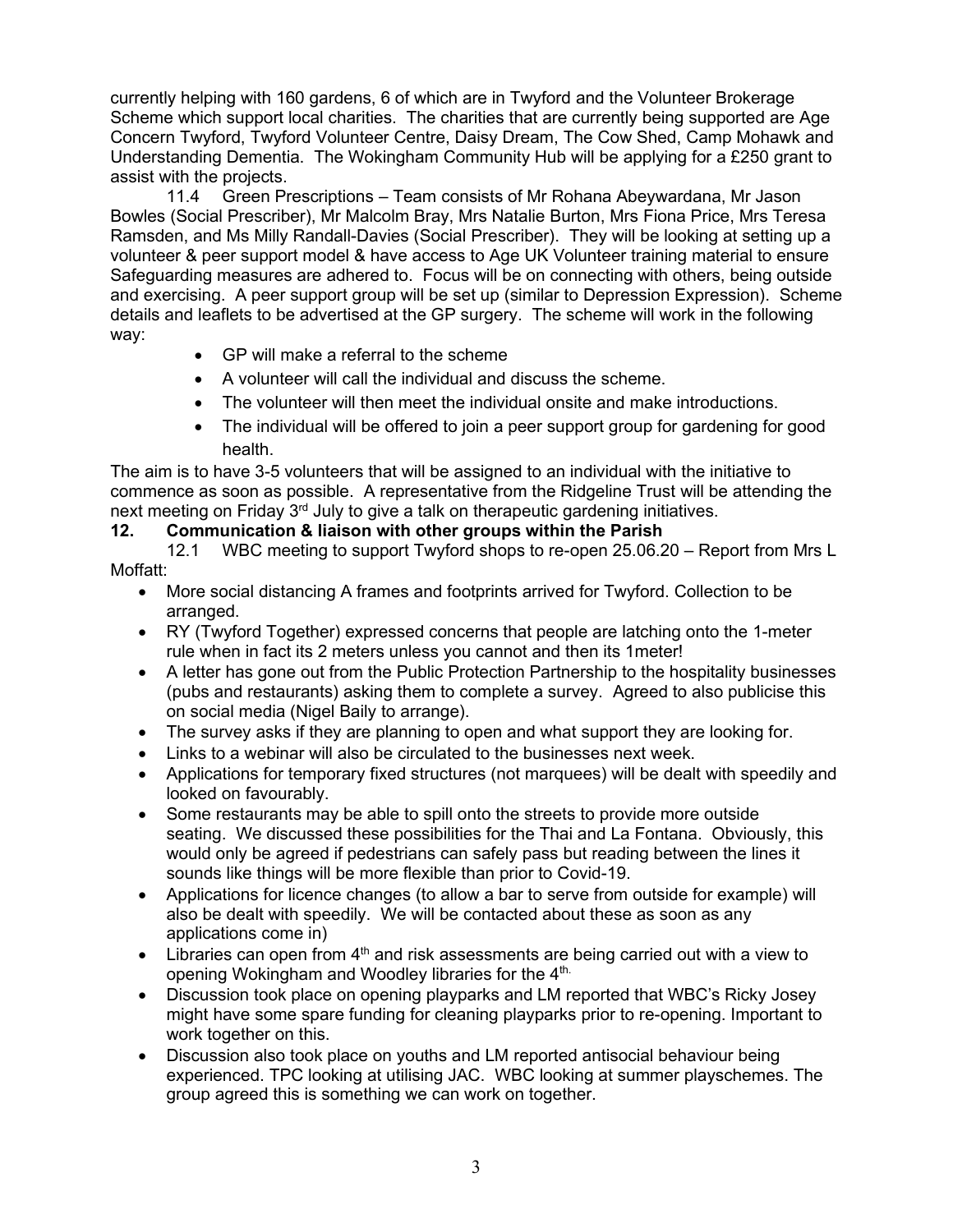- Bernie Pitch suggested inviting 'guests' to the weekly zoom meetings to support these ideas.
- RY (Twyford Together) to arrange next week's Zoom meeting to be held on Tuesday as LM on holiday.
- LM to arrange Zoom meeting for  $9<sup>th</sup>$  July 4pm.

Mr T Winchester proposed that to assist WBC with a speedy response to any applications for licence changes the Assistant Clerk is to email any application requests to the Planning & Amenities Committee and for the Committee to respond within 24 hours with any comments/observations. Mrs B Ditcham to then check that there is a quorate decision. Seconded by Mr J Jarvis and unanimously agreed.

### **13. Items to be discussed at the next meeting**

- Mr R Abeywardana suggested we revisit using JAC in addition to the Youth Club to assist with anti-social behaviour.
- **14. Date of next meetings:** 
	- **Tuesday 14th July 2020 (Parish Lands)**
	- **Tuesday 21st July 2020 (Finance & General Purposes)**
	- **Tuesday 28th July 2020 (Full Council)**

## **Planning & Amenities Committee items to note:**

#### **1. Notices of permission**

- \* denotes applications that the Council has previously commented on.
- 1.1 200795 18-32 London Road
- \* The committee wish for it to be noted that the only objection would be to any change of use to the piece of

#### land.

- 1.2 200687 12 Amberley Drive
- 1.3 200835 Unique Moments, Waltham Road
- 1.4 201160 9 Ruscombe Road

### **2. Notices of refusal – None.**

### **3. Other planning matters**

3.1 200963 The Lodge, Wargrave Road – Application for works to protected tree(s) TPO 754/1995, GROUP 1 T1, Sycamore - Reduce entire crown by 25% (3 - 5 metres) and deadwood removal. Work to be carried out to BS3998. T2, Ash - Reduce entire crown by 25% (3 - 5 metres) and deadwood removal. Work to be carried out to BS3998.

3.2 201353 55 Wargrave Road – Application for works to protected tree(s) TPO 1297/2009. T1, Copper Beech – Reduce the entire crown by approximately 20%, concentrating predominantly on branches that protrude out from the trees main crown. By removing approximately 3m in length from both the side growth and the height.

3.3 201354 The White House, 77 London Road – Regulation 14(2) notification of the removal of a dead oak tree located in the Twyford Conservation Area. Proposed works: T1, Oak – Fell to ground level, grind out stump (optional) ensuring the roots of adjacent trees are not affected.

3.4 201503 The Green, Springfield Park - Application for works to protected tree(s) TPO 178/1980, T1. T1, Lime - Crown lift to 5.5m over road and 2.5m over the green, by removing secondary growth only where possible. Remove basal and epicormic growth from main stem.

### **4. Footway Lighting, General Amenity Matters, Village Maintenance & Highways**

4.1 Weeds down passageway near Polehampton Infants – WBC have been informed and the work is due to be completed as soon as possible.